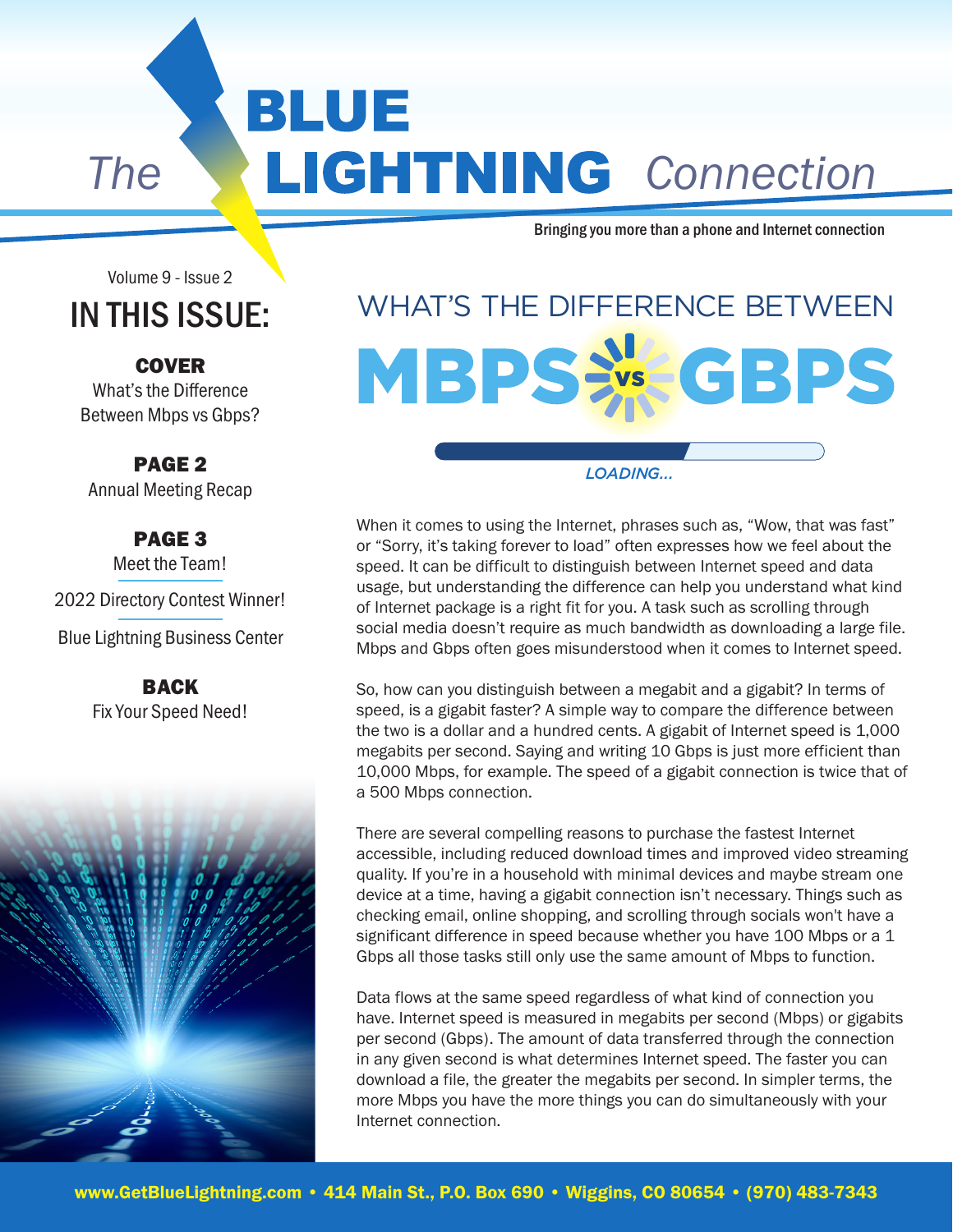## ANNUAL MEETING RECAP

*Thank you to all that were able to join us on March 12th for our Annual Meeting. 2021 was a great year for Blue Lightning. Here are some of the highlights we wanted to share.*

## SERVICE & STATISTICS

#### TELEPHONE • ACCESS LINES SAW 6% INCREASE IN 2021

Blue Lightning, formerly Wiggins Telephone, has been providing local telephone service as an independent phone cooperative since 1951. While recent years have brought new and innovative developments in technology, the benefits of having a landline are alive and well.

#### *With our affordable phone service, you can count on:*

- *Low Cost • Reliability • Accessibility*
- *Security*
	-

*• Comfort • Capital Credits Benefits*

#### BROADBAND • CUSTOMER BASE GREW BY 9% LAST YEAR

Blue Lightning Broadband was launched in 2008, providing Internet services over a state-of the-art fiber optic network. This has positioned the cooperative for several successful growth opportunities over the last decade:

*Fastest Internet provider in Wiggins, CO and surrounding areas*

 *Among the fastest providers in the entire state of Colorado*

*The only Internet provider in the area to provide Fiber-to-the-Home (FTTH) experience As of 2016, Blue Lightning's network is Gig-Certified, meaning we're capable of download*

*speeds up to 1 GIG (1000 mbps)* 

#### STREAMING TV

Get the best in local programming! Blue Lightning has partnered with Streaming TV Genius to help provide you the resources for viewing your favorite local programs. Although this is not a Blue Lightning service, we continue to work to provide you the best options to fit your unique needs.



Blue Lightning is more than just great phone and Internet. We like to think of ourselves as a one-stop shop for all things IT. We teach computer classes which provide advice and support for any level of user and our IT staff can help you:

*Purchase a new PC*

*Run diagnostics on and repair your current PC*

*Perform an online back-up*

*Install new software*

Additionally, Blue Lightning has recently deployed new equipment to create a better network experience and quality Wi-Fi connectivity for our users. Paired with our unique "Blue Lightning Connectivity Solutions", our customers can be fully supported in their use of our network.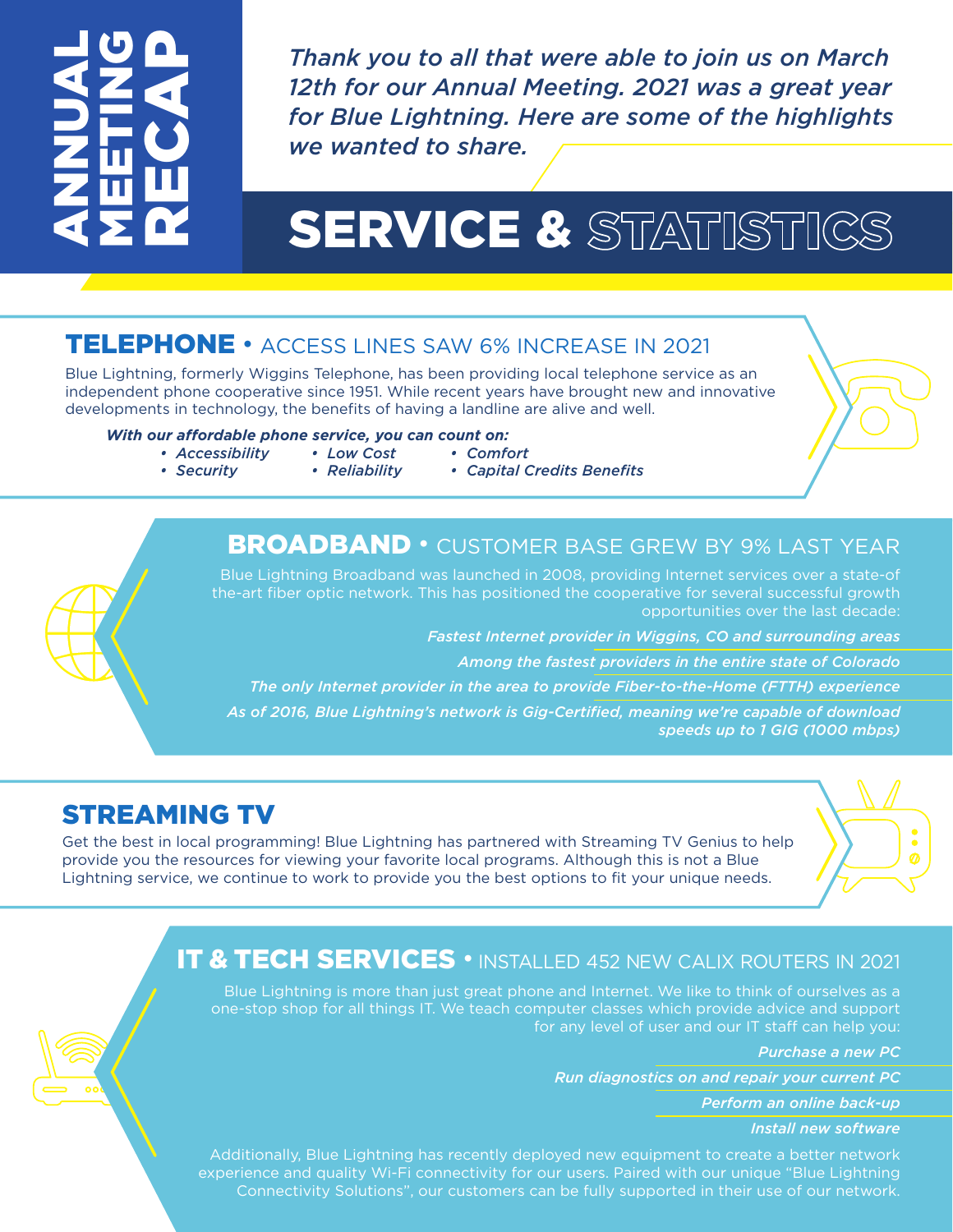## **MEET THE TEAM AT BLUE LIGHTNING!**



We can't thank each of them enough for all they do for our communities and customers.

#### FRONT ROW:

Kevin Harris, Brandy Ishida, Mary Pachek, Andrea Vigil, Cody Bruntz, Seth Dawson

#### BACK ROW:

Allen Scott, Roger Peck, Dana Sharp, Casey Quint, Kelby Lutter

*Not pictured: Danea Bender, Terry Hendrickson* 

#### CONGRATS TO THE 2022 DIRECTORY CONTEST WINNER!





Is your computer acting up? Or maybe your printer is simply out of ink? The Blue Lightning Business Center is here to assist you! The Business Center, located in the front office/reception area, features workstations where you have access to a desktop computer with the fastest Blue Lightning speeds.

Each computer is equipped with Microsoft Office software and assistance is available if you need to print, copy, or fax documents. Computer use, faxing, and the Wi-Fi connection are free of cost, while printing and copying are available for a small fee.

Not a Blue Lightning member yet? No problem! The Business Center is open to the public for all to use. When you stop by, let us offer you a demonstration of our Internet and Video services so you can see how things run and get more insight into how rewarding it is to be a part of the Blue Lightning cooperative.

We, as a cooperative, always strive to put our community first. The Blue Lightning Business Center does just that; it's one of Blue Lightning's many ways of showing our support! Even if you're not a member, stop by the Blue Lightning Business Center and let us know how we can assist you today!